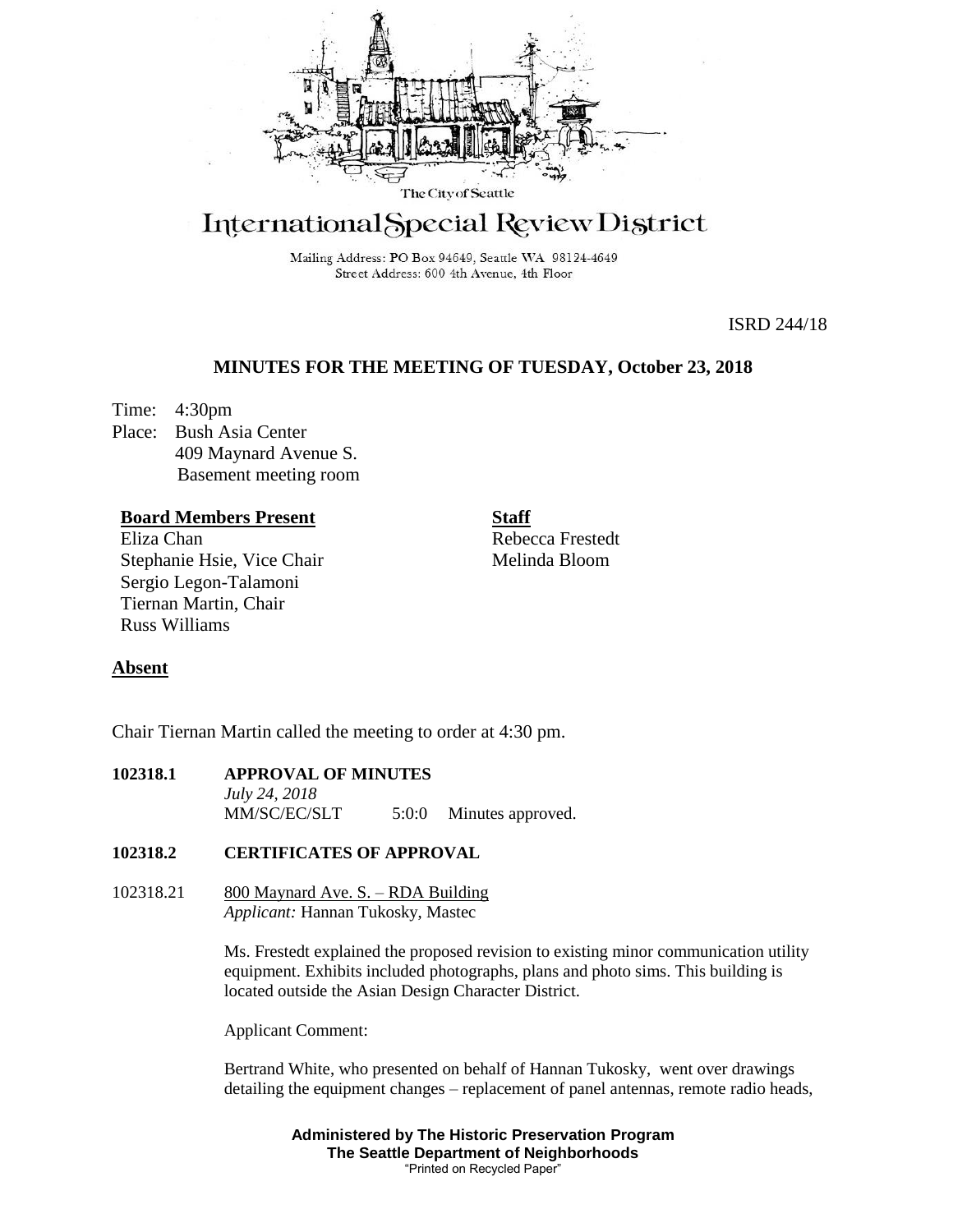amplifier. He said that some re-orientation will be needed as additional equipment will be installed.

Ms. Hsie asked why they were being replaced.

Mr. White said there is a new spectrum, requiring updated equipment.

Public Comment: There was no public comment.

Board members determined that the changes would be minimal and that they had enough information to make a decision.

Action: I move that the International Special Review District Board recommend approval of a Certificate of Approval for exterior alterations, as proposed.

The Board directs staff to prepare a written recommendation of approval, based on consideration of the application submittal and Board discussion at the October 23, 2018 public meeting, and forward this written recommendation to the Department of Neighborhoods Director.

The proposed exterior alterations meet the following sections of the **International Special Review District Ordinance and** a**pplicable Design Guidelines:**

### **SMC 23.66.332 – Height and rooftop features**

### **Secretary of the Interior Standards**

**#9.** New additions, exterior alterations, or related new construction shall not destroy historic materials that characterize the property. The new work shall be differentiated from the old and shall be compatible with the massing, size, scale, and architectural features to protect the historic integrity of the property and its environment.

**#10.** New additions and adjacent or related new construction shall be undertaken in such a manner that if removed in the future, the essential form and integrity of the historic property and its environment would be unimpaired.

MM/SC/SLT/EC 5:0:0 Motion carried.

102318.22 669 S. King St. – Louisa Hotel *Applicant:* Bob Hale, Rolluda Architects

> Ms. Frestedt explained the proposed modifications to existing fire escape. Exhibits included photographs and plans. The Louisa Hotel was constructed in 1909. It is a contributing building located within the Asian Design Character District.

Applicant Comment:

Bob Hale, Rolluda Architects, said the fire escape had been red-tagged by the Seattle Fire Department, necessitating removal or replacement in-kind.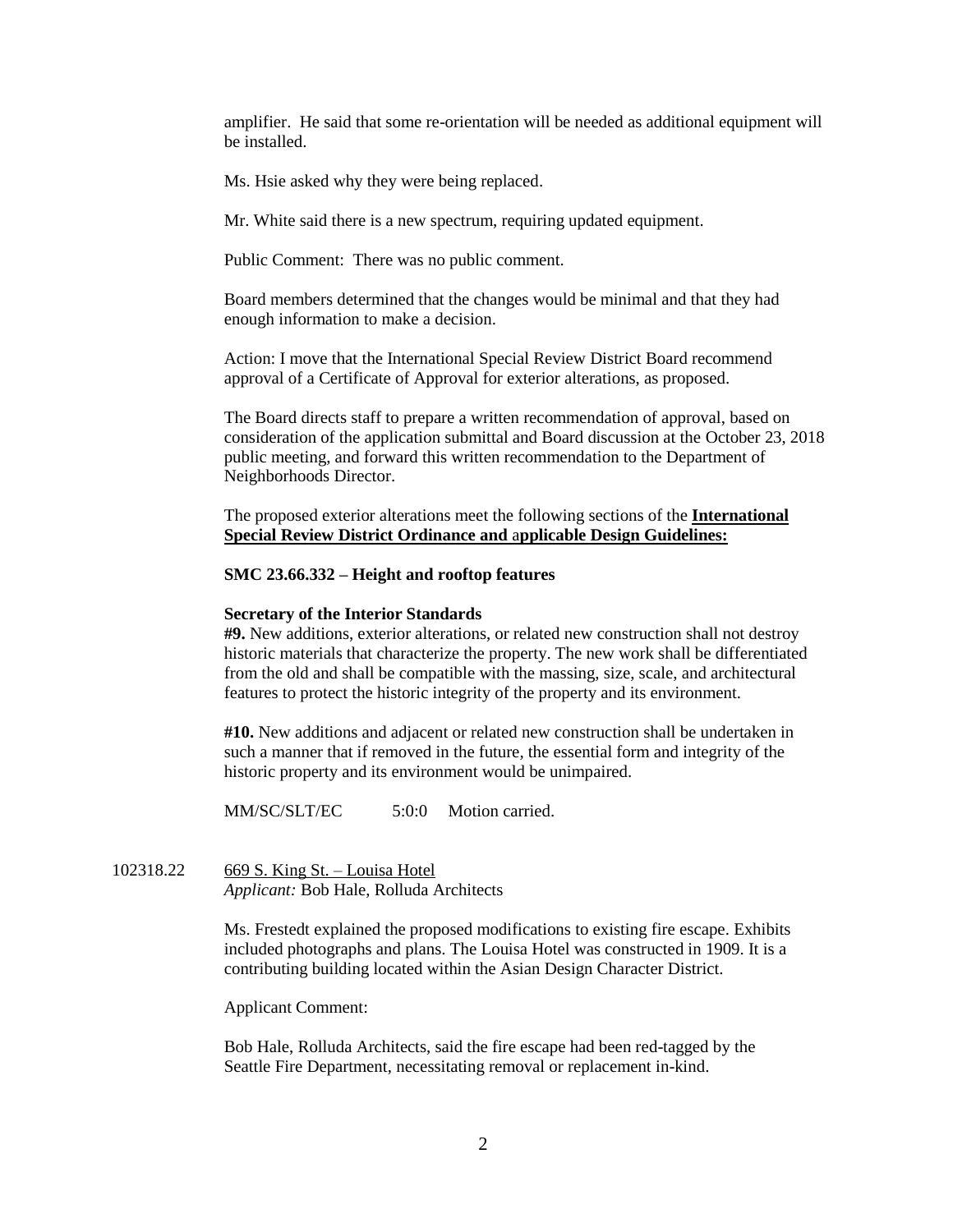Ms. Frestedt went over a couple of approaches that have been used in the past; she noted the fire escape on the King Street façade at the Publix Hotel that had been removed, due to similar structural integrity issues and the proximity to China Gate. In contrast, the fire escape on the east side of the Milwaukee was modified to retain as much character-defining features as possible, while altering it to prevent use for fire egress. She said the windows were sealed so there would be no confusion with a fire exit / access. She said that additional information about the fire escape would be needed to consider full removal rather than modifications. She asked the team to clarify their preferred alternative. She said the Board could approve, approve with conditions, deny or defer if additional information is needed.

Alexandra Moravec said the safest option is to remove the fire escape. She said to decommission it, the Fire Department needs to say it is not needed for access and then coordination with SDCI would be done to remove landings and treds.

Mr. Hale said the fire escape is not prominent nor is it on a primary façade. He said they are using historic tax credits so will need National Park Service (NPS) approval. He said they will decide which option based on NPS approval. He said the fire escape would need extensive restoration and the bolts are rusted through.

Mr. Legon-Talamoni asked about attachment.

Mr. Hale said some areas are just loose; the wall will need to be repointed and patched.

Mr. Williams asked if they propose to remove the standpipe as well.

Mr. Hale said yes.

Public Comment: There was no public comment.

Board Discussion:

Mr. Legon-Talamoni supported removal because it was damaged in the fire and is a risk to the public. He said it is not prominent from the street – it is in the alley. He said it is a vandalism and safety hazard.

Ms. Hsie said she supported removal for safety reasons. She asked if it is a decorative item at this point and if it is architecturally significant to the design.

Mr. Hale said it is not decorative, it is straightforward and utilitarian.

Ms. Frestedt said that a fire escape tells the story of the function of the building and as character defining element. She said it was removed at the Publix but the fire escape at the Milwaukee was more ornamental than most. This one is visually prominent from King but is on the alley; a case could be made that it is character-defining for the alley.

Ms. Chan said she was worried about safety.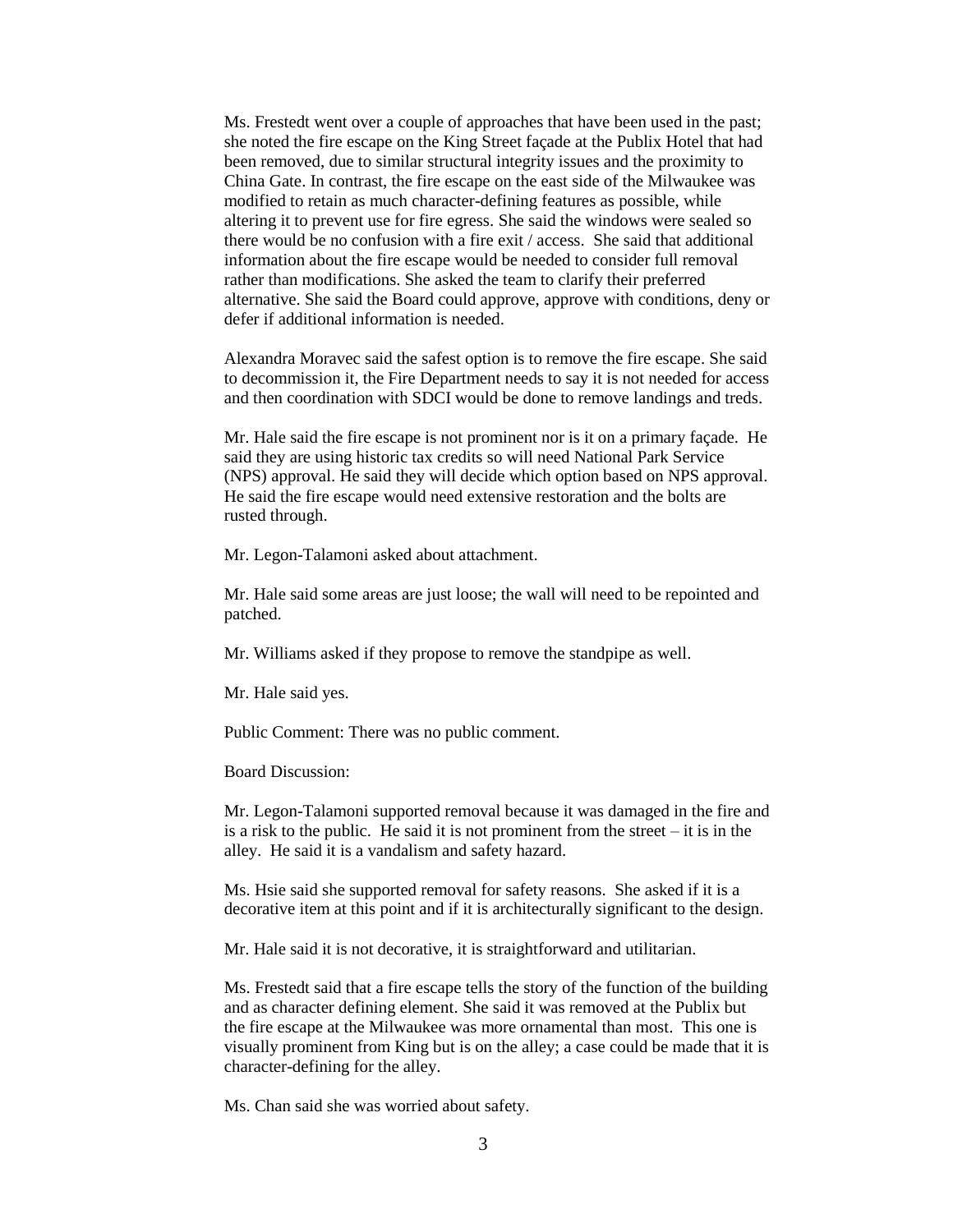Mr. Williams noted he leaned toward removal because of safety and vandalism issues. He was interested in what NPS had to say relative to preservation.

Mr. Hale said it is accessible from the window.

Mr. Legon-Talamoni asked about window plan at that location.

Mr. Hale said they will be regular, operable windows.

Ms. Moravec said in restoration plan the windows could be opened; decommissioned, the windows would be grated. At the Milwaukee they are inoperable.

Ms. Chan asked if there was going to be retail in the alley. If you want to keep historic elements, the fire escape helps tell that story.

Mr. Martin said in contrast the Publix had a detailed assessment of costs and why they wanted to remove it. He said it is worth getting that information. He said it is a public safety hazard. He also referenced the Secretary of the Interior's Standard #3 and cited SMC 23.66.336 a. He said there's a tension there.

There was a question if the fire escape could be repaired and used as usable outdoor space. Mr. Hale confirmed that would not be allowed. The rails do not meet code.

Action: I move that the International Special Review District Board recommend approval of a Certificate of Approval for exterior alterations, as proposed.

The Board directs staff to prepare a written recommendation of approval, based on consideration of the application submittal and Board discussion at the October 23, 2018 public meeting, and forward this written recommendation to the Department of Neighborhoods Director.

The proposed exterior alterations meet the following sections of the **International Special Review District Ordinance and** a**pplicable Design Guidelines:**

#### **Secretary of the Interior Standards**

**#2.** The historic character of a property shall be retained and preserved. The removal of historic materials or alteration of features and spaces that characterize a property shall be avoided.

MM/SC/EC/SH 5:0:0 Motion carried.

Ms. Frestedt appreciated the applicants' willingness to explore options.

102318.23  $306 6^{th}$  Ave. S. – NP Hotel *Applicant*: Bob Hale, Rolluda Architects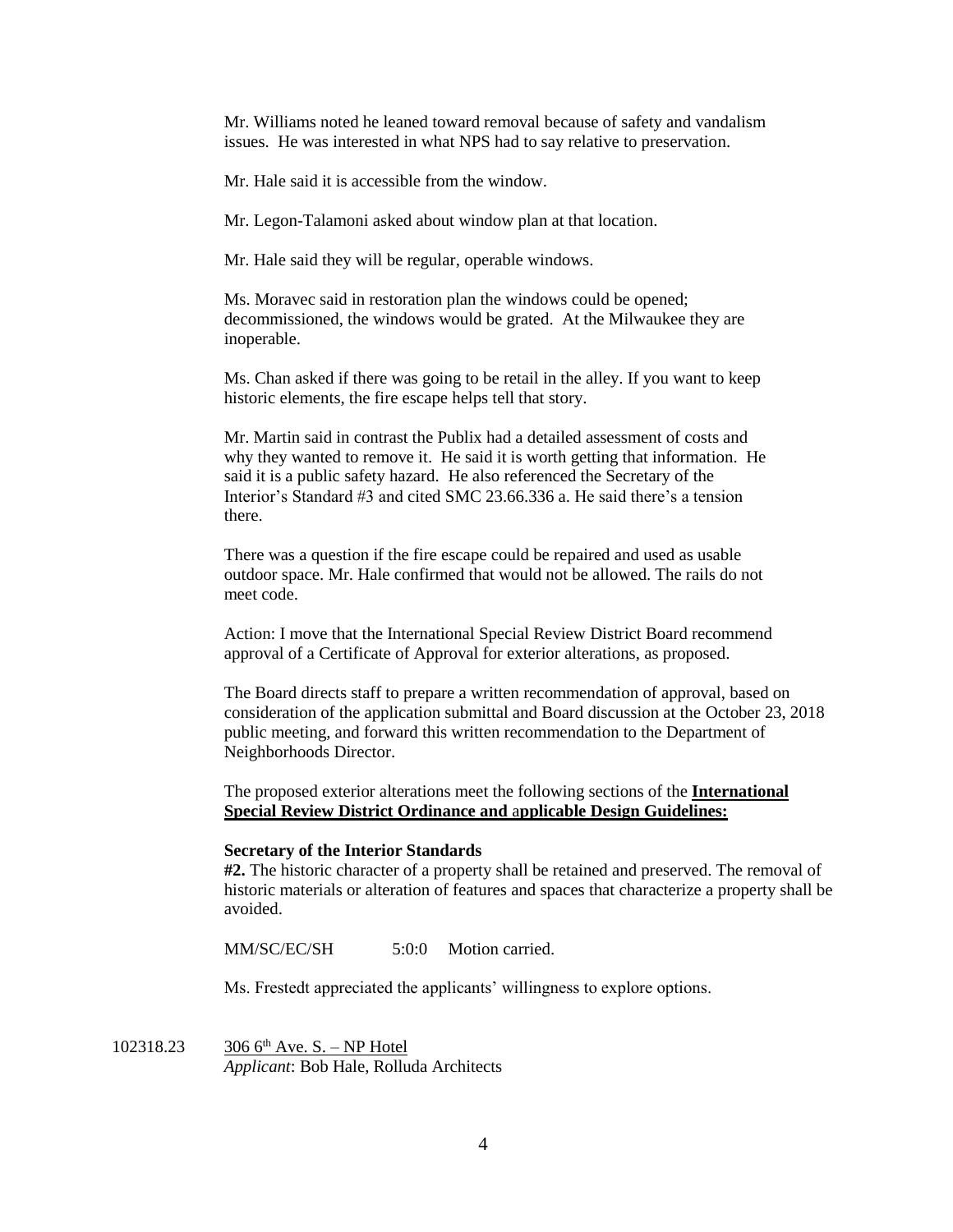Ms. Frestedt explained the proposed modifications to the existing canopy. The depth of the existing canopy will be reduced to prevent impact from repeated hits by box trucks and oversized vehicles. The original sheet metal configuration will be replicated and replaced. Exhibits included photographs and plans. The NP Hotel was constructed in 1914. It is a contributing building located within the Asian Design Character District.

Applicant Comment:

Bob Hale said the canopy was restored 20 years ago and it gets hit often. He provided a photo of existing conditions and noted that the decorative medallions are still manufactured. He indicated on the photo and drawings where they propose modifications. He said they will restore the structure frame or replace it in-kind. They will re-do the roof membrane, use same attachment, and paint it. He said Nick Vann, DAHP, was supportive of the plan; his comments were provided to board. They will truncate metal on the short side so the overall character is preserved.

Ms. Hsie asked if the whole canopy will be removed, cut back and replaced or if they will do the work offsite.

Mr. Hale said they could either do it in place or off site, but in place may be more efficient.

Public Comment:

Mike Omura, SCIDpda property manager, said they have been bothered by canopy situation for a long time. He said the proposal is a great solution. The PDA is in full support.

Board Discussion:

Ms. Hsie asked if shortening by 1' is enough to prevent the canopy from being hit.

Mr. Hale said it complies with SDOT minimum.

Ms. Frestedt said there is a 5' minimum so they could go back a bit further.

Ms. Hsie suggested shortening up to a full medallion. Other board members supported the proposal and noted it maintains the original look.

Action: I move that the International Special Review District Board recommend approval of a Certificate of Approval for exterior alterations with allowance that the design team and owners can removed up to one full medallion from the rear end of the canopy.

The Board directs staff to prepare a written recommendation of approval, based on consideration of the application submittal and Board discussion at the October 23, 2018 public meeting, and forward this written recommendation to the Department of Neighborhoods Director.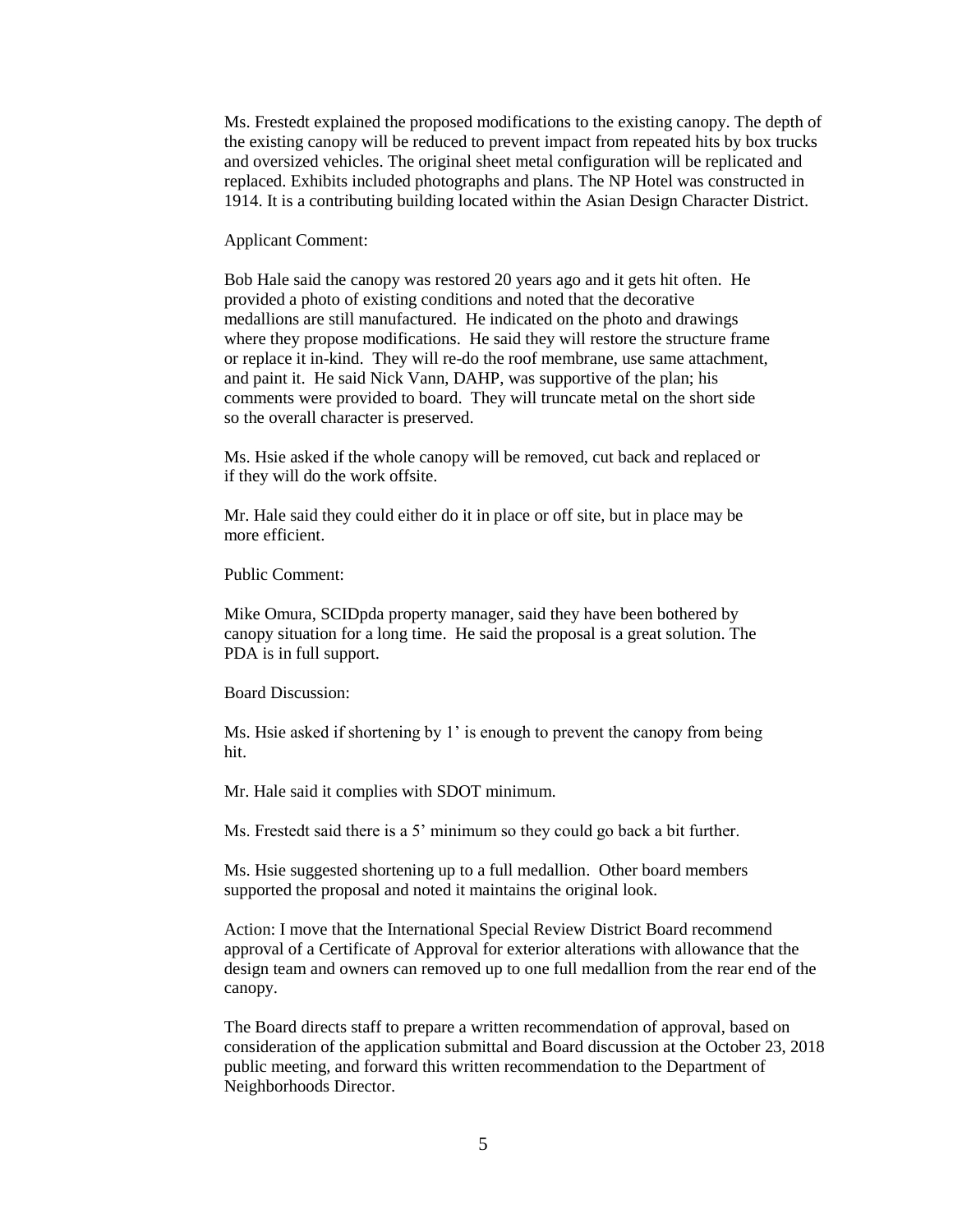The proposed exterior alterations meet the following sections of the **International Special Review District Ordinance and** a**pplicable Design Guidelines:**

# **ISRD Design Guidelines**

### **II. Storefront and Building Design Guidelines**

A. Any exterior façade alteration shall respect the original architectural integrity of the storefront.

### **Secretary of the Interior Standards**

**#2.** The historic character of a property shall be retained and preserved. The removal of historic materials or alteration of features and spaces that characterize a property shall be avoided.

MM/SC/SH/EC 5:0:0 Motion carried.

102318.24 501 S. Jackson St. – Buty Building *Applicant:* Shari Rust, New Image Creative

> Ms. Frestedt explained the request for retroactive approval for business signage, as installed. Exhibits included plans and photographs. She said the Buty Building was constructed in 1901 and 1911. It is a contributing building located within the Retail Core and the Asian Design Character District. The Board recommended approval for a Change of Use in September 2017 and for signage in Oct. 2017. The installation does not comply with the Board's recommendation for approval for signs, which was conditional upon centering the two open pan channel letter signs over the windows on the north and west facades, as discussed at the meeting of Oct. 24, 2017.

### Applicant Comment:

Craig Rust, New Image Creative, said they have been in business for 35 years; he apologized for miscommunication that occurred which resulted in the installation location. He said it was a sheer oversight. He noted the importance of the building and attachments and he said they built a special raceway for a precise installation. He said that everything was approved excluding window graphics, the permit package was submitted and approved, paperwork with red highlighted notes in file. He said the installers didn't install consistent with the approved plans. He said he is now asking for approval to leave the installation, as is, for the following reasons: the historic nature of the building; a steel beam was installed behind the wall because the brick and mortar can't support it. He said the contractor re-sealed it behind the wall, so they'd have to get in and open it up again. He said he takes responsibility for the error and will do what the Board wants.

Public Comment: There was no public comment.

Mr. Martin confirmed there are raceway signs on two facades that are not centered on window.

Ms. Frestedt noted what was approved versus what was installed.

Ms. Hsie appreciated the applicant taking responsibility; she said while it is minor, it is noticeable.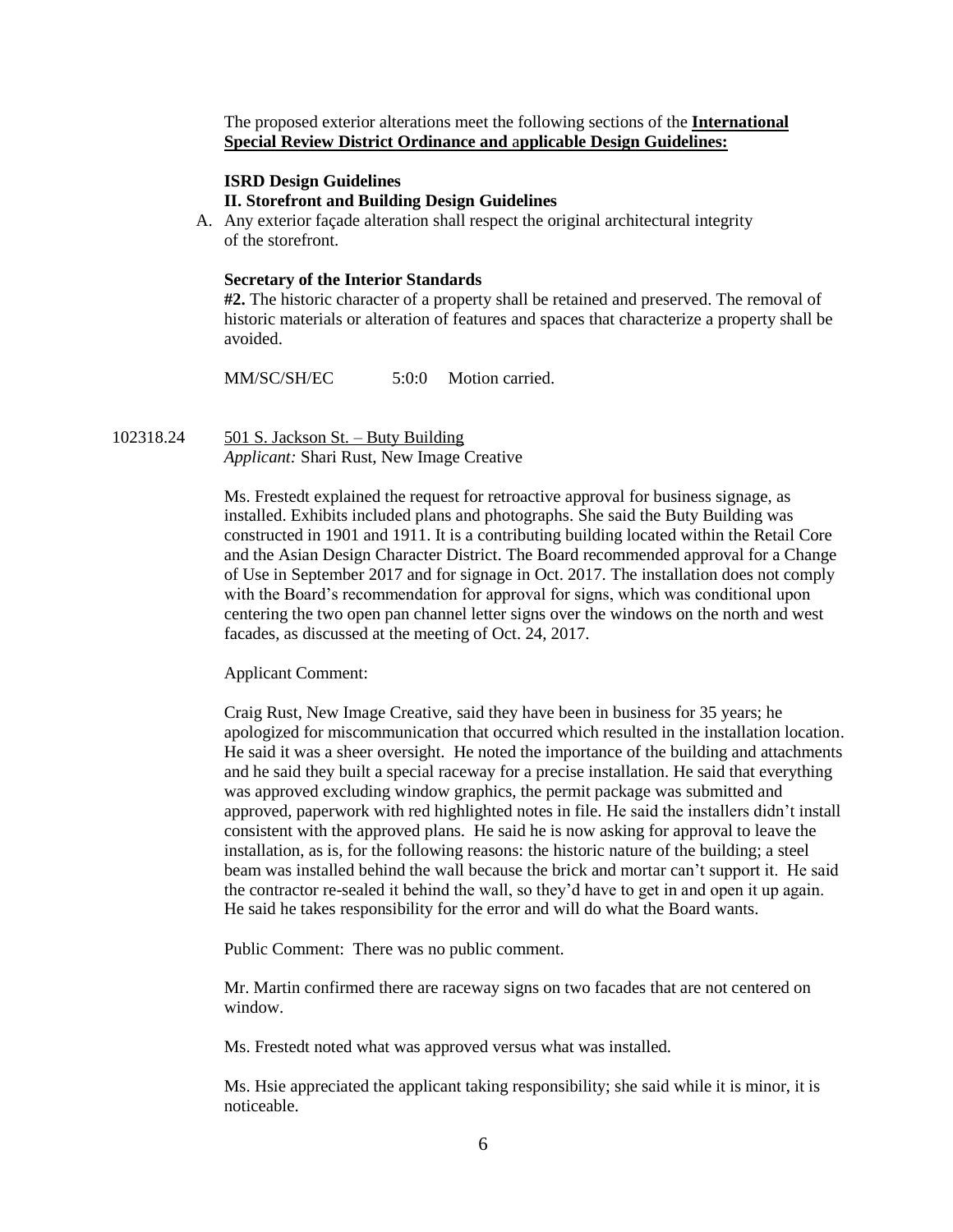Mr. Rust said it would take a lot of alteration to get it back.

Mr. Williams said it is very unfortunate.

Mr. Rust said they have done several historic buildings and they are cautious and careful; they had to get permits and work with two different offices.

Mr. Martin concurred that it was very unfortunate. He said he didn't want it to be a pattern – installation contrary to what was approved. He said clearly it was an accident related to complications with permitting. He said the applicant came back to board to address it. He said that what it would take to realign it is substantial.

Mr. Williams reiterated that it is unfortunate; he questioned the magnitude to right it.

Ms. Frestedt said the board should not consider cost as criteria for consideration.

Mr. Rust said the steel I-beam is difficult to access; it is a complicated and tricky installation on a fragile building. The sign has a lot of weight so it needs attachment to the beam. He said if the Board feels this needs to be centered, he'll do what it takes to get it right.

Ms. Chan said it is installed and it would create more harm to building to re-install it. She wanted to make sure there was no precedent or standard that this could happen again.

Mr. Martin said the structural integrity of the building should weigh in as well as other approvals.

Ms. Hsie said she leaned toward denial. It is a prominent corner in the district. She cited SMC 23.66.338. She said the board put its foot down that all the signs be ordered and organized. She said there is a lot going on, centering the sign on the windows would help.

Mr. Legon-Talamoni thanked the applicant for taking responsibility. He agreed that it is a prominent corner and the first thing people see when entering the district. He said signs in the district are important and communicate a sense of place. He said we owe it to the community to do what is right and what was originally approved.

Mr. Rust said they tried to upgrade the building, the transom was replaced.

Ms. Hsie said the raceway was painted red, it was brick color before. She noted that it was not painted brick, as proposed.

Mr. Rust said it was supposed to match brick.

Action: I move that the International Special Review District Board recommend denial of a Certificate of Approval for a revision to business signage installation, as proposed.

This recommendation takes into consideration that the sign was not installed in accordance with the approved, stamped plans which specified that the sign needed to be centered over the storefront windows and takes into consideration that the placement of the sign, as installed off-center with the storefront, is not compatible with the architecture of the building.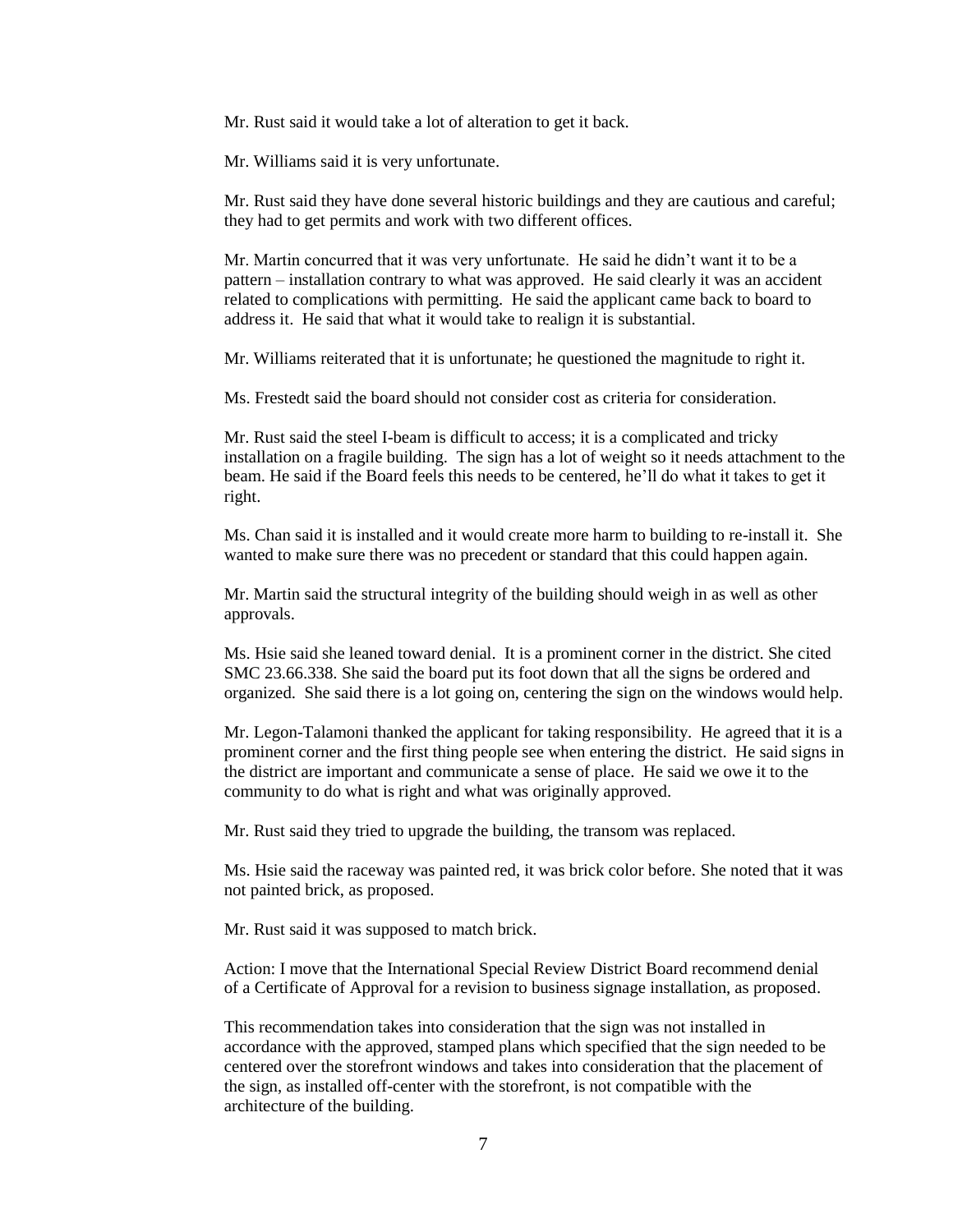The Board directs staff to prepare a written recommendation of denial, based on consideration of the application submittal and Board discussion at the October 23, 2018 public meeting, and forward this written recommendation to the Department of Neighborhoods Director.

The proposed revised signage installation does not meet the following sections of the **International Special Review District Ordinance and** a**pplicable Design Guidelines:**

**SMC 23.66.030 – Certificates of Approval – application, review and appeals** 

**SMC 23.66.338 - Signs**

MM/SC/SH/SLT 3:1:1 Motion carried. Ms. Chan opposed. Mr. Martin abstained.

102318.25 450 S. Main St. – KODA *Applicant:* Yang Lee, KMD Architecture

> Ms. Frestedt explained the proposed installation of a chain link fence with privacy screening. Exhibits included plans, photographs and specifications. The ISRD Board recommended approval of a Certificate of Approval for Use and Preliminary Design for new construction of a mixed-use building (KODA) on October 9, 2018.

Mr. Martin recused himself.

Applicant Comment:

Yang Lee, KMD Architecture, explained that the parking lot operation has ceased, and they want to protect the site for a couple months until they start construction. He said the proposed fence will be temporary; it will be installed behind the trees and will have two gates. He provided a sample of proposed mesh and said the preferred transparency is 70%.

Mr. Williams asked the intent.

Mr. Lee said it is to secure the site; there is no parking, the lot is empty, and they don't want people to dump trash dumping or parking for free there.

Mr. Williams asked the duration.

Mr. Lee said they hope to start when approved and will then put up a construction fence.

Ms. Frestedt clarified that only preliminary design is approved and they can't start construction until final design is approved.

Ms. Chan asked if they will add lighting.

Mr. Lee said no, that they would need electricity to do that.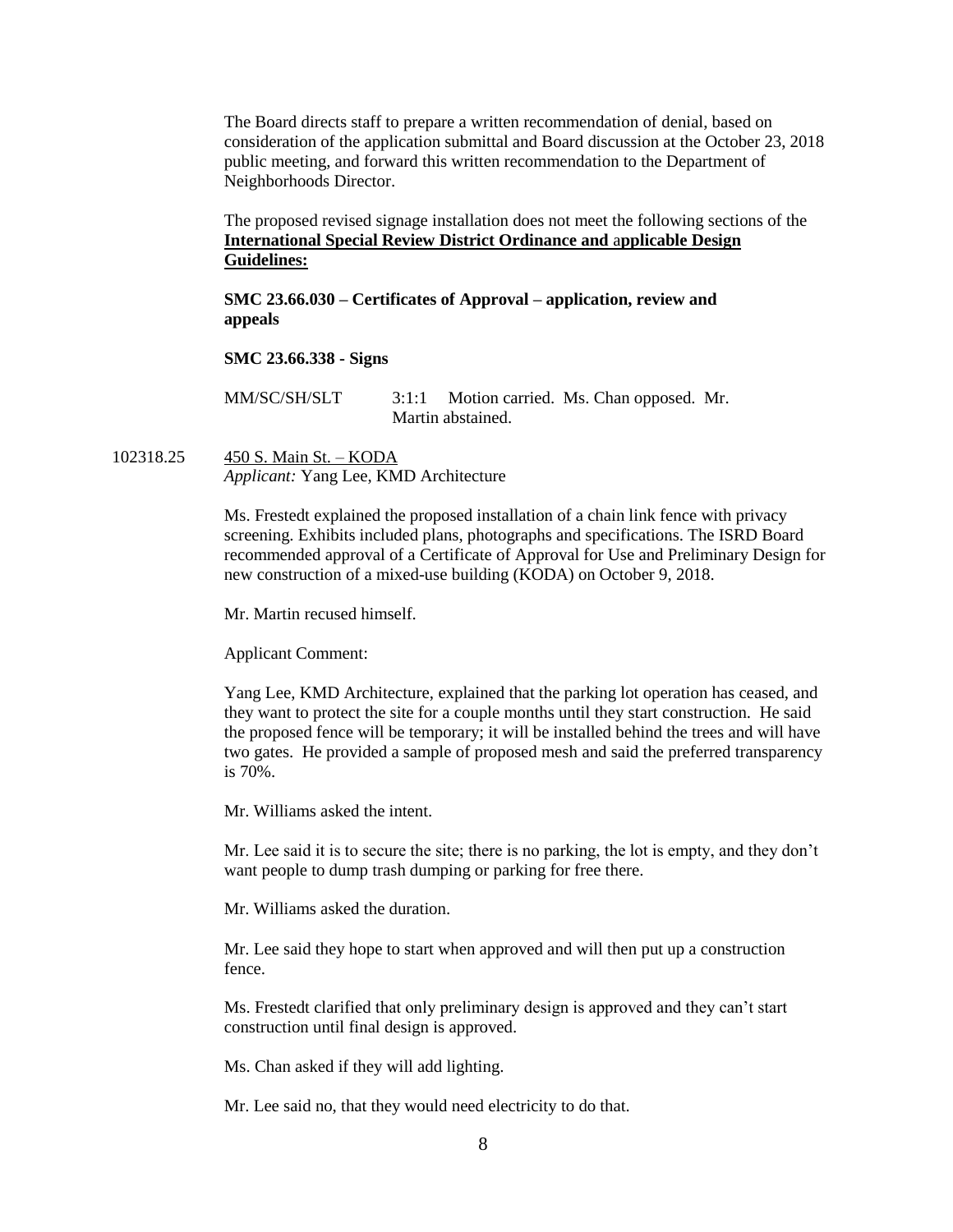Ms. Chan asked if they were worried people will hop the fence.

Mr. Lee said yes.

Mr. Williams noted his concern that the fence will become more of an eyesore than an empty lot. He preferred that a cleaner come through and pick up trash. He said a fence will get tagged and he didn't see the benefit to have it fenced.

Mr. Lee agreed but noted it is temporary and the mesh could be replaced. He said they want protection for a groundbreaking ceremony.

Mr. Williams asked if they will be accessing the site on a regular basis; how will they know if the fence is tagged?

Mr. Lee said the contractor will monitor it. He said the owner's representative, Richard Gee, will be the only one to park there and he will check it every day. He said it is important for the image of DaLi to ensure the site is in good condition. If anything is wrong, it will be fixed.

Public Comment:

Tanya Woo, Louisa Hotel, said they have experience lots of break-ins during rehabilitation of building following fire. She said they have had to use barbed wire. She said they come everyday to find graffiti and trash tossed in. She said it would be helpful to have a clear fence to have visibility in to see trespassers.

Mike Omura, SCIDpda, said he didn't understand the need for fencing right now and he was dismayed they weren't allowing parking until the construction starts. He said there is a critical need for parking. He suggested opening up for hourly parking. He questioned why two driveways in are needed. He said it looks like a driveway for circulating. He said once construction starts there will not be a lot of trash at that point. He said the construction fence will be up for a longer time.

Ms. Frestedt noted her concerns with the proposed fencing, but the owners wanted to pursue it. She referred to past discussion about the proposed fencing at Spic and Span site on S. Dearborn, where the plan was to activate the fencing with art.

Mr. Legon-Talamoni concurred with Mr. Williams concerns and noted transparency would alleviate concerns. He said he was supportive as long as there is suitable transparency.

Ms. Chan agreed that the fence wasn't necessary, but wanted to see more transparency if allowed. She said it will be a hotbed for bad activities and said transparency should be at least 50%; it will help but it won't prevent.

Mr. Williams said he was leaning toward 'no'. He said it is a missed opportunity as an owner to be compassionate to the community. He said a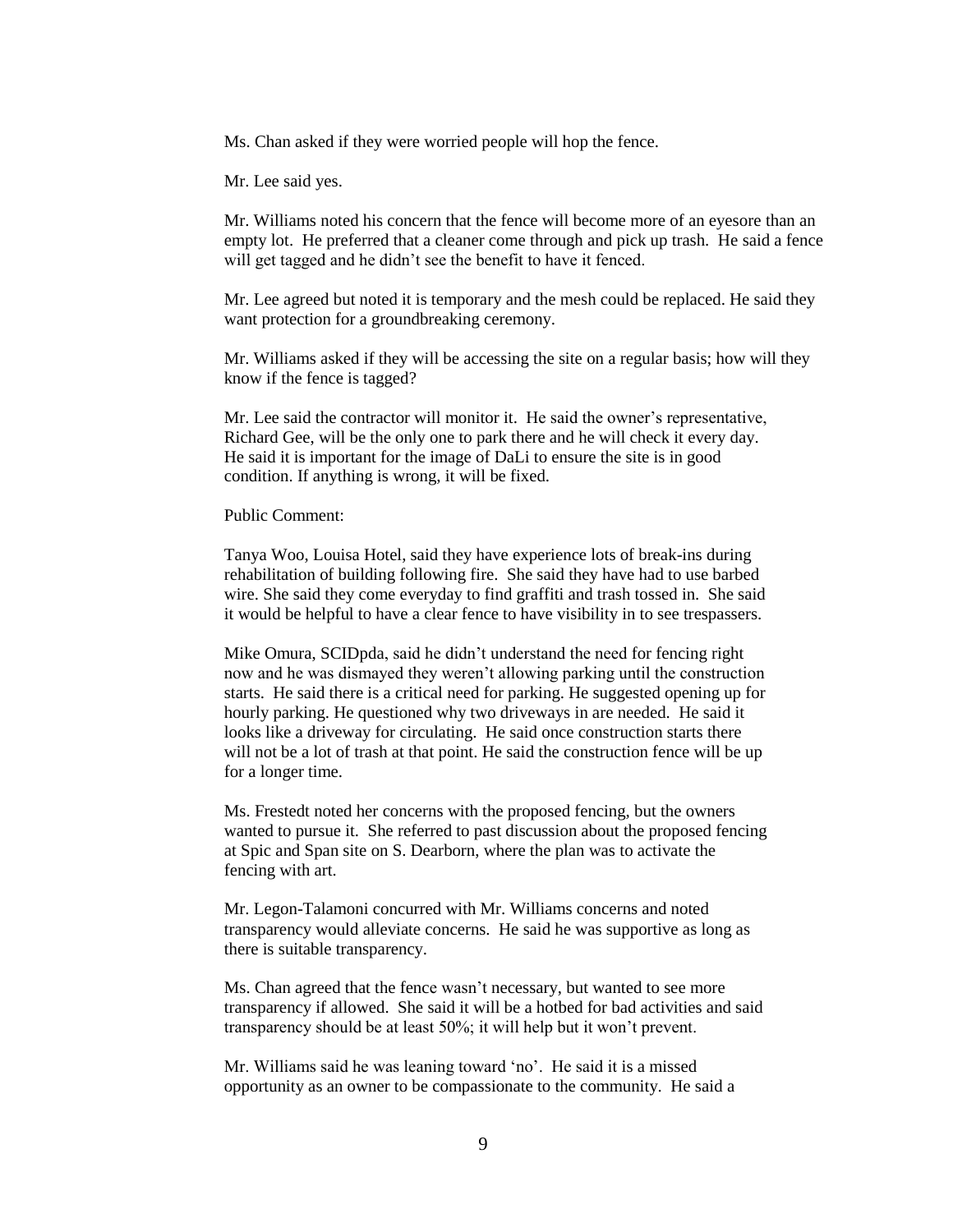fence equals graffiti wall. He said it is the right of the owner to have a fence but he didn't support the screening.

Ms. Hsie agreed and cited SMC 23.66.342 a. She said the lot was parking and no screening was needed. She agreed it is a missed opportunity to invite community involvement. She said a fence suggests 'you are not wanted here'.

Mr. Lee said they want the fence for their ground-breaking ceremony – only two to three days.

Mr. Williams asked if it will be for staging.

Mr. Lee said there will be a tent and shovel.

Ms. Hsie asked about chairs, set up, duration of ceremony, breakdown.

Mr. Lee said it is hard to pinpoint exact days.

Ms. Chan asked if the fence is for aesthetic purposes for one ceremony.

Mr. Lee said yes but it is also about security, so it won't be an eyesore. He said that one-week would work.

Ms. Frestedt said if it is more of a special event to consider conditioning the motion with time parameters.

Ms. Chan said she preferred no screen.

Action: I move that the International Special Review District Board recommend approval of a Certificate of Approval for site alterations, on condition of 50% transparency screen, installation lasting no longer than one week from installation date.

The Board directs staff to prepare a written recommendation of approval, based on consideration of the application submittal and Board discussion at the October 23, 2018 public meeting, and forward this written recommendation to the Department of Neighborhoods Director.

The proposed site alterations meet the following sections of the **International Special Review District Ordinance and** a**pplicable Design Guidelines:**

# **Secretary of the Interior Standards**

**#9.** New additions, exterior alterations, or related new construction shall not destroy historic materials that characterize the property. The new work shall be differentiated from the old and shall be compatible with the massing, size, scale, and architectural features to protect the historic integrity of the property and its environment.

**#10.** New additions and adjacent or related new construction shall be undertaken in such a manner that if removed in the future, the essential form and integrity of the historic property and its environment would be unimpaired.

MM/SC/EC/SLT 4:0:1 Motion carried. Mr. Martin recused himself.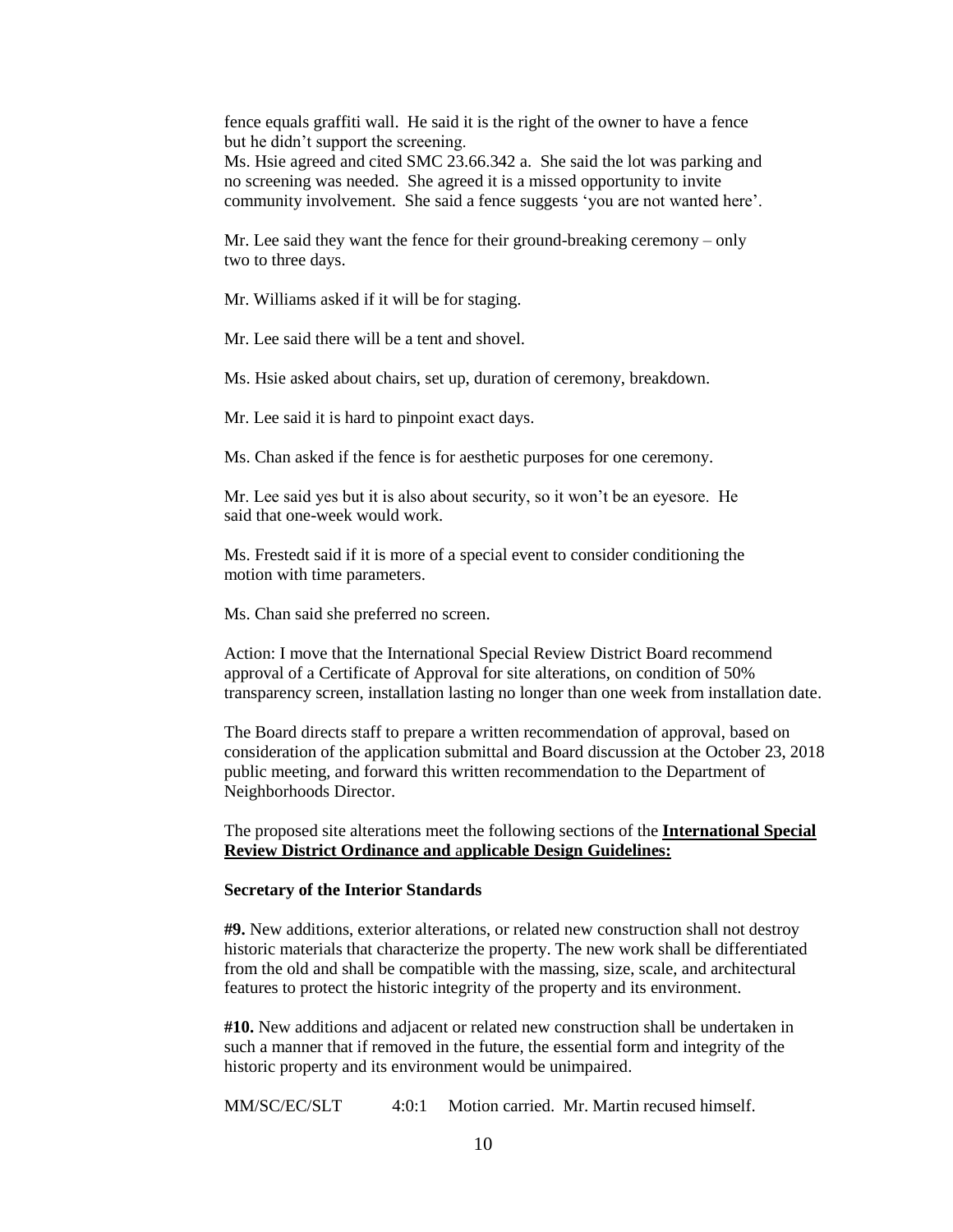### **102318.3 BOARD BRIEFINGS**

102318.31 Jackson Hub – Right-of-Way *Presenter:* Paul Roybal, King County Metro and Brad Topol, SDOT

Briefing on proposed changes to sidewalks, curbs and ramps

Paul Roybal, King County Metro, explained the proposal to make changes to sidewalks, curbs, ramps. He said with buses coming out of the tunnel, improvements will be made to accommodate the additional bus activity on the street. He said it will be put into place by September 2019. He said there will be enhancements and maintenance.

Brad Topol, SDOT, explained the proposed travel lane adjustment at 4<sup>th</sup> and Jackson and said the existing lane is wider than standard so they will expand the sidewalk into that lane. He said they will replace all ADA ramps. He said there will be no impact to westbound travel lanes. He said they will replace the sidewalk at 5<sup>th</sup> Avenue north of Weller. He said there are a variety of pavements; they will repair and replace and fix drainage issues. He said that the pedestrian island at  $5<sup>th</sup>$  and Jackson they will make the island more conspicuous and an increase pedestrian crossing time. He noted the heavy vehicle use at Jackson.

Mr. Roybal provided a map of bus stop improvements and indicated where those improvements will be. He said that at  $4<sup>th</sup>$  and Jackson transit island they will add shelter capacity, add ORCA reader, electronic sign, move information sign further north; on a raised structure it is more complicated. He said they will expand the existing shelter, remove rail at back end to allow a third buss stop. He said they will add two separate stops south of Jackson. He said that at the northbound stop east of  $5<sup>th</sup>$  and Jackson they will swap bus shelter for smaller one with panel on north side and relocate bus stop sign to back. He said that at the southbound stop at  $5<sup>th</sup>$  and Jackson they will replace the old sign with new style and build foundation to support sign. He said that they will replace existing asphalt with concrete panels.

Public Comment: There was no public comment.

Board Discussion:

Mr. Williams, noted dangerous conditions for both cars and pedestrians and asked about widening the pedestrian zone and reducing the traffic lane at  $4<sup>th</sup>$ and Jackson.

Mr. Topol said two lanes will remain and said that one is wider than usual.

Mr. Martin asked if there is a maximum curb height.

Mr. Topol said 6" is preferred; a standard curb might be 7-8".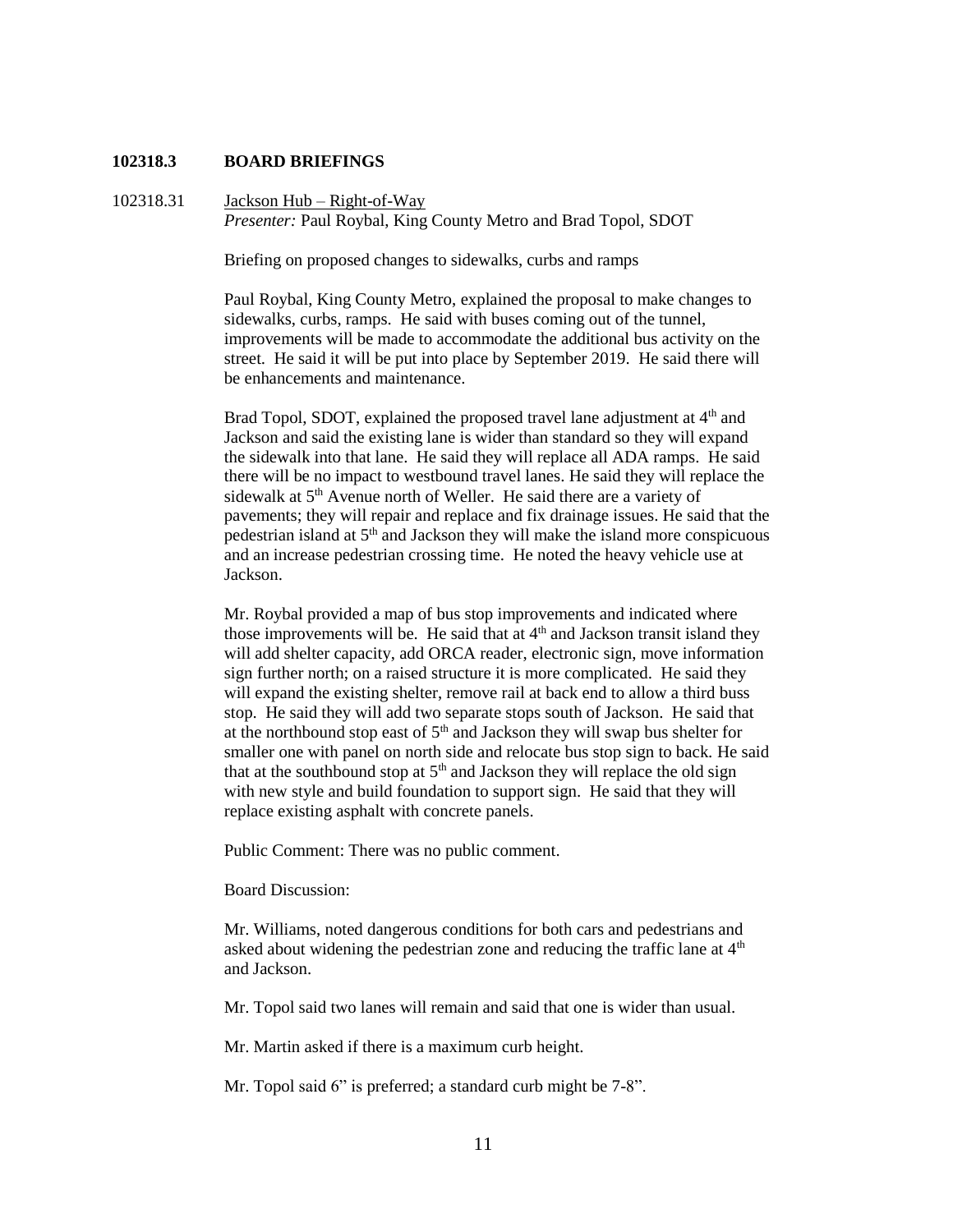### *Mr. Legon-Talamoni departed at 6:30 PM.*

Ms. Hsie asked about consideration for bike lanes.

Mr. Topol said the shared lane marking will be shifted and will match condition across the street.

Mr. Martin asked if they were doing anything to prevent cars from making right turn on red.

Mr. Topol said they could look at it.

Ms. Hsie asked why the railing is in place at  $4<sup>th</sup>$  and Jackson.

Mr. Topol didn't know but suggested it might be to prevent vehicle mounting of sidewalk.

Ms. Chan said she uses that stop and it would be helpful to alleviate the congestion there.

102318.32 1029 S. Jackson St. – Acme Farms *Presenter:* Bill Barton, Tiscareno Associates

Ms. Chan recused herself.

Ms. Frestedt introduced the briefing on exterior design and signage associated with application for Final Design. She said the focus of this briefing will be on revisions to colors/materials, fencing and building signage.

Bill Barton provided an overview of the project, board comments, and the design iterations to date, (PowerPoint in DON file). He said the board previously supported changing the Jackson residential entry canopy to an accent color; changing the primary gate material to vertical wood slats; creating a material transition from metal panel to the 'wood block' at the Jackson residential entry with an expressed frame; light fixtures and placements. He said the board asked them to look at gate at Chiyo's Garden for a good example for the opacity of the north and south gates. He said board supported the "Creek" color scheme without additional horizontal bandings and asked the team to consider options for different color treatments of the expressed frames on Jackson Street.

Mr. Barton said the proposed gates at Jackson façade and King Street will be identical, with 62% opacity. He said they explored window frames expressed as metal box frames that wrap all around windows; they will project 6" off the building face. He said that Option 1 is less cohesive, and he went through colors options and said the preferred option, Option 2, with dark frames (bronze). Option 3, has accent color inside frames only. He said the bronze frames tie to colors along the retail base and provide contrast in the façade without trying to compete with street-level activity. He said there will be typical signage for over and under the canopies, a main residential entry sign,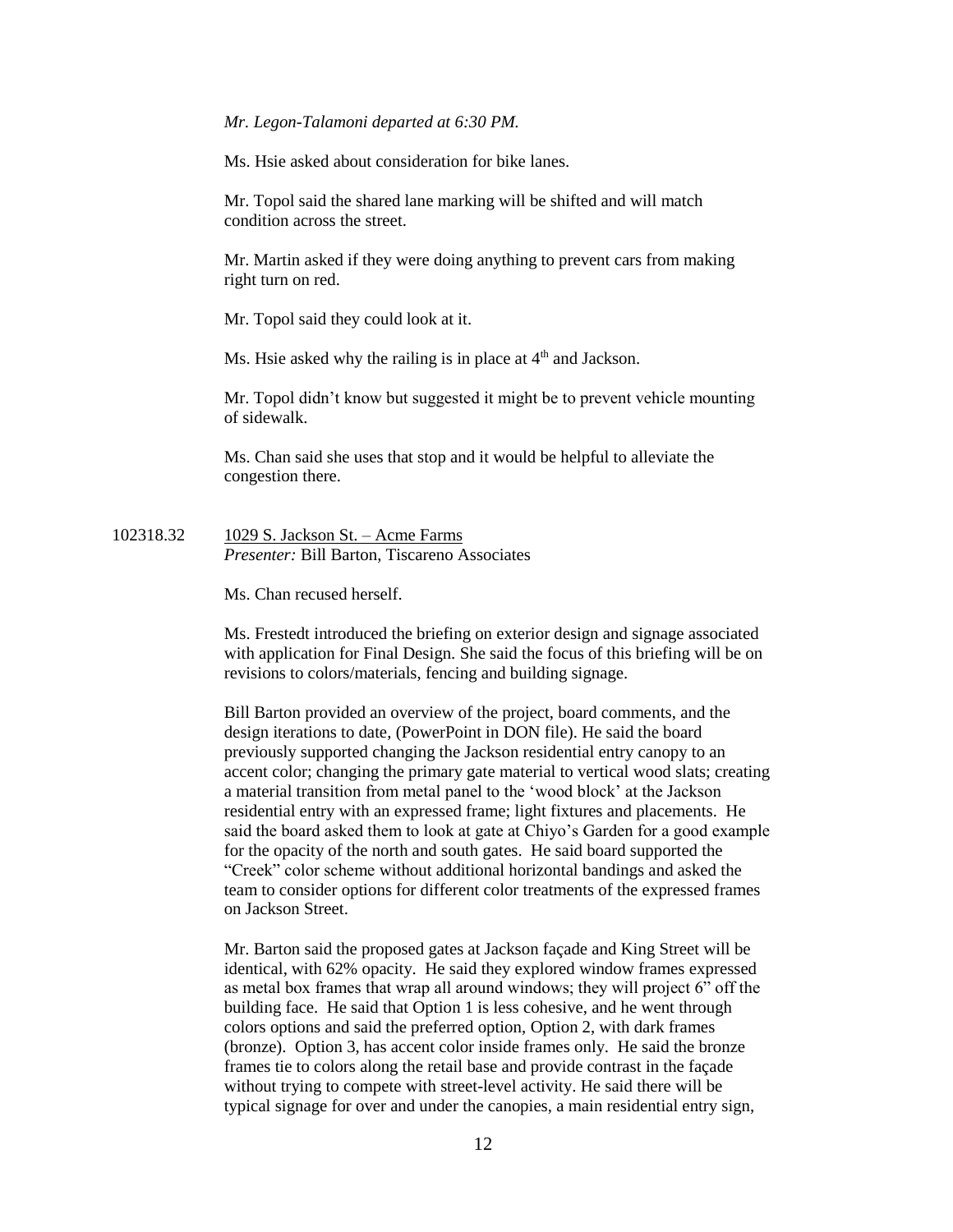pedestrian-level signage, branding signage over market entry on Jackson Street, and smaller, more muted residential entry sign on King Street.

Public Comment: There was no public comment.

Board Discussion:

Gate

Ms. Hsie supported the approach, ith adequate thought put into transparency. She said the graphics tell a story and the wood slats add warmth.

Mr. Williams agreed.

Façade on Jackson Street – Colors/Window Frames

Mr. Legon-Talamoni appreciated alternatives being presented as it helps to visualize the options. He supported the preferred option and said it is a nice contrast to the rest. He said Option 1 is too playful.

In response to a question, Mr. Barton said the framing will be 1/8" thick aluminum with a 6" projection.

Mr. Martin echoed Mr. Legon-Talamoni's comments. He said he was happy to see the exploration of weaving concept.

Ms. Hsie said the board said it was OK to drop the concept of weaving all together and go with a more playful façade.

Mr. Barton said they investigate the cultural appropriateness of the weave concept; they went to Little Saigon and did a charette where they got good input. He said the weave was picked up on but is not intended to be super literal but more figurative.

Mr. Martin said he supported the preferred option.

Ms. Hsie agreed with the dark frame option. She noted the orderly pattern at Hana that was inspired by industrial style buildings. She said the Hardi panel color is fine but to explore other panelization.

Sign Plan

Ms. Hsie said she hoped that Sign A will be distinct and have Asian character; she said to approach this with extra care.

02318.33 715 S. King St. – Uncle Bob's Place *Presenter:* Doug Leigh, Mithun

Mr. Williams recused himself. Ms. Chan returned to board table.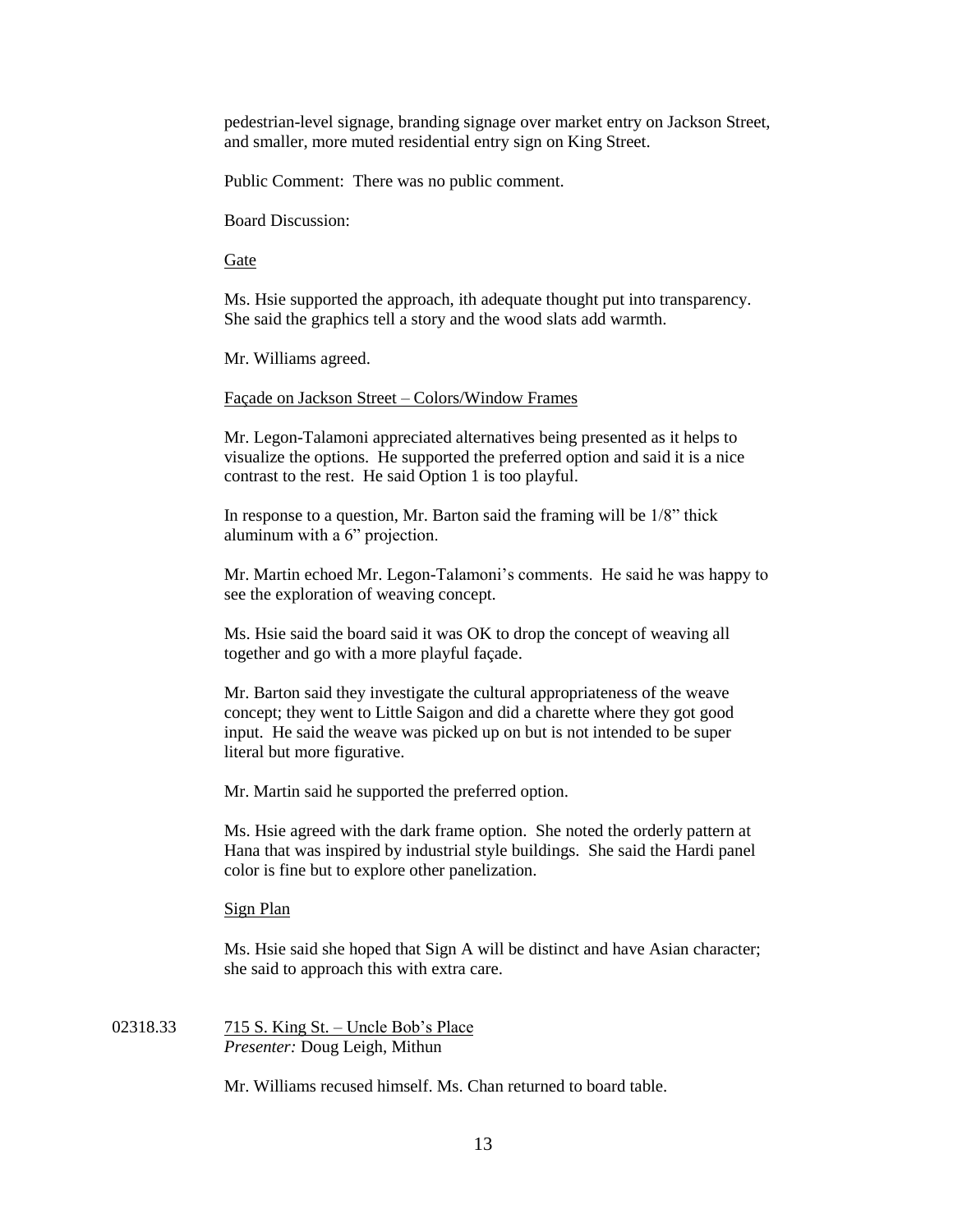Ms. Frestedt said this is an informational briefing on the Preliminary Design (bulk/massing/scale) proposal for new construction of an 8-story mixed use building with ground floor retail. The focus of this briefing will be on the exploration of adding an additional story (the project was initially presented as a 7-story building).

Leslie Morishita, Interim, said they added one floor for a total of 126 low income housing as directed by Office of Housing to get more units at this time of unprecedented gentrification.

Doug Leigh, Mithun, said the scope has increased to add one story and another 22 units. He said it will be six stories of wood construction over two stories of concrete. He said there will be no roof deck, loading will be more restricted, and the former courtyard will now be a lightwell; these items are added to departure request.

Casey Huang, Mithun, said that they will now build eight stories; the allowable zoning is 85'. She said that seven stories will be residential; ground floor will be retail with buildings support and residential amenity functions. She said they studied two parcels to the north where zoning is up to 85'. She said they provided view studies with potential future development. She referred to a physical model and said they propose a lightwell now instead of a courtyard to make the floor plate bigger. The opening will face the west to allow more sunlight. She said the green roof will provide bio-retention. She said the impact to view from Kobe Terrace Park is minimal. She went over the site plan and said the long, recessed area has been shortened a bit to keep outdoor space. They will keep the corner with chess table set up and perhaps have sliding windows to provide an indoor/outdoor connection. She said a ramp for residential entry was originally shown outside and has been moved inside now. She said a recessed entry is being explored and they will come back and show detail.

Public Comment: There was no public comment.

Board Discussion:

Ms. Hsie asked if did additional massing strategies now that they are adding another story.

Ms. Huang said they thought about it but given the goal to maximize capacity they feel opening the lightwell facing west is the right answer. She said they have program asking for full floorplate to get all the units in. She said floor-tofloor height is the same; they will explore some details relating to tradition building.

Mr. Leigh said flipping the lightwell introduces solid walls. With lightwell on west, they get more views and sunlight.

Ms. Hsie said it is a dilemma and the need for housing and larger units. She said with every high rise that comes in there's a lot of care need for how the massing is expressed. She recognized the need to maximize the floor plate and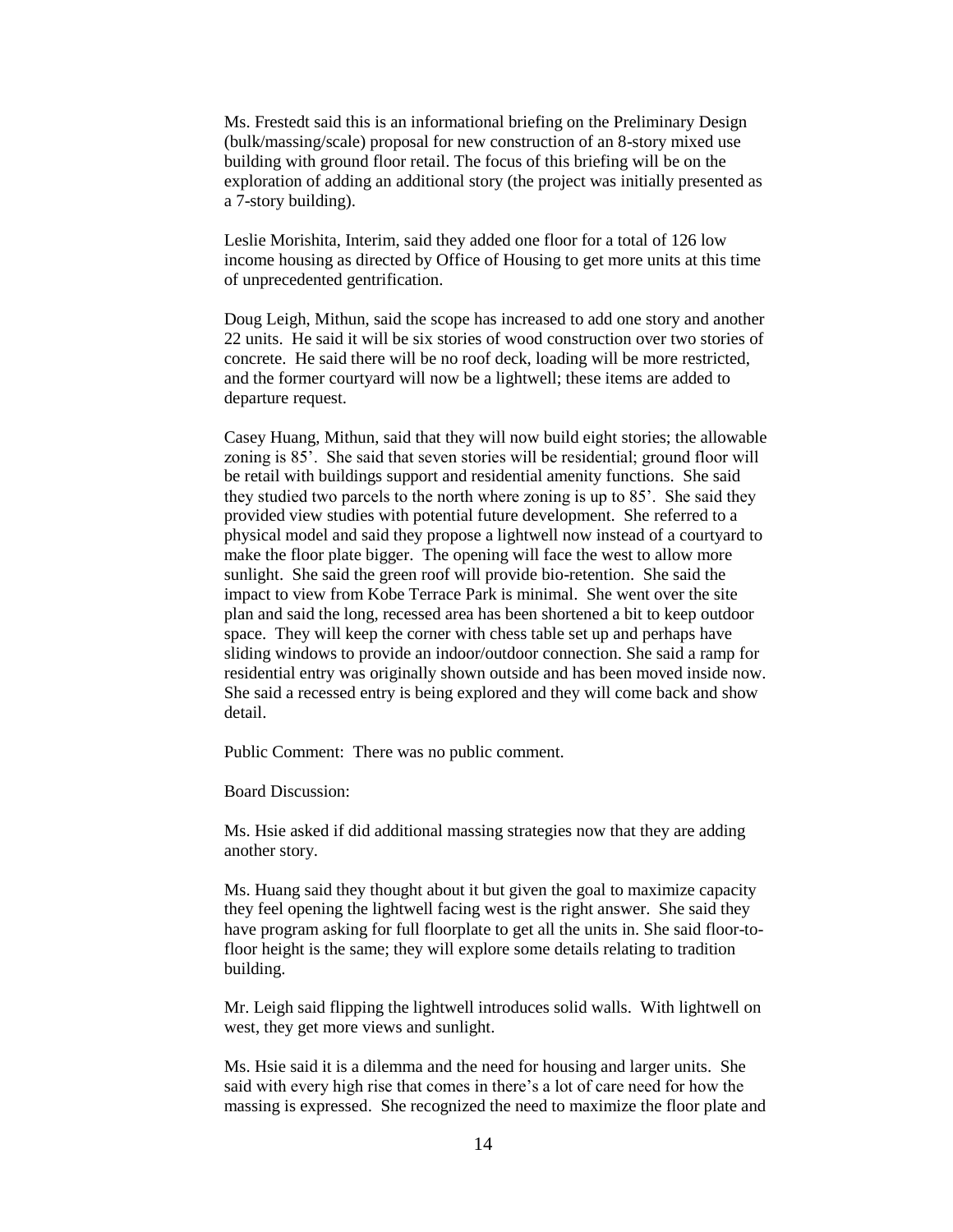asked if this is the best solution. She said the board needs to see options. She said the lightwell is oriented in the correct direction. She said adding a story adds massing and asked if there is a solution that reduces the massing.

Mr. Legon-Talamoni expressed concern about the length of the uninterrupted façade. He said it looks like some decisions about windows have been resolved. He said the expression of windows could break massing up.

Ms. Huang said the massing approach is compatible with adjacent buildings on S. King and along  $8<sup>th</sup>$  Ave. S. Buildings are placed tight to sidewalk and they are building on that pattern. She noted the tall levels and strong base in district. She indicated on drawings how the are trying to have a strong transparent base as there is in existing buildings. She noted the window patterns organized in punched openings. She noted the vertical slot and how they have pulled back balcony elements.

Mr. Leigh said they looked at a 'donut' scheme.

Ms. Hsie appreciated the explanation. She said other buildings are built out to the property line, but they don't go up to 85'. She said the explore how the datums relate to adjacent buildings. She wants to see iterations of how building will tie into set datums. She said this is one of the first buildings pushing past that height. So much massing is reliant on expression.

Mr. Martin said a lot of massing is successful. He wants to see alternative exploration to look at it in context with other buildings. He said as they carry the massing concept up, explore if there is a way to relate to heights and datums of other buildings. He said the reinforce the visual order.

There was a discussion about Preliminary vs. Final Design and what is included in each.

Ms. Hsie said they have done a great interpretation of other buildings, but it is hard to look at blank walls and give it a pass. She said the use of brick will provide depth to the massing.

Mr. Legon-Talamoni understood the desire to not compromise real estate and suggested to explore strategies to break down the massing.

Mr. Leigh said they will do it more incrementally.

Ms. Frestedt said once there is feedback from the Board that the overall form is headed in the right direction the Board can start to talk about materials. She said to have the next level of discussion if it helps in the discussion of breakdown of the building.

There was discussion about the community space proposed for S. King Street.

Mr. Leigh said light is a big element; operations and level of activity are not known yet.